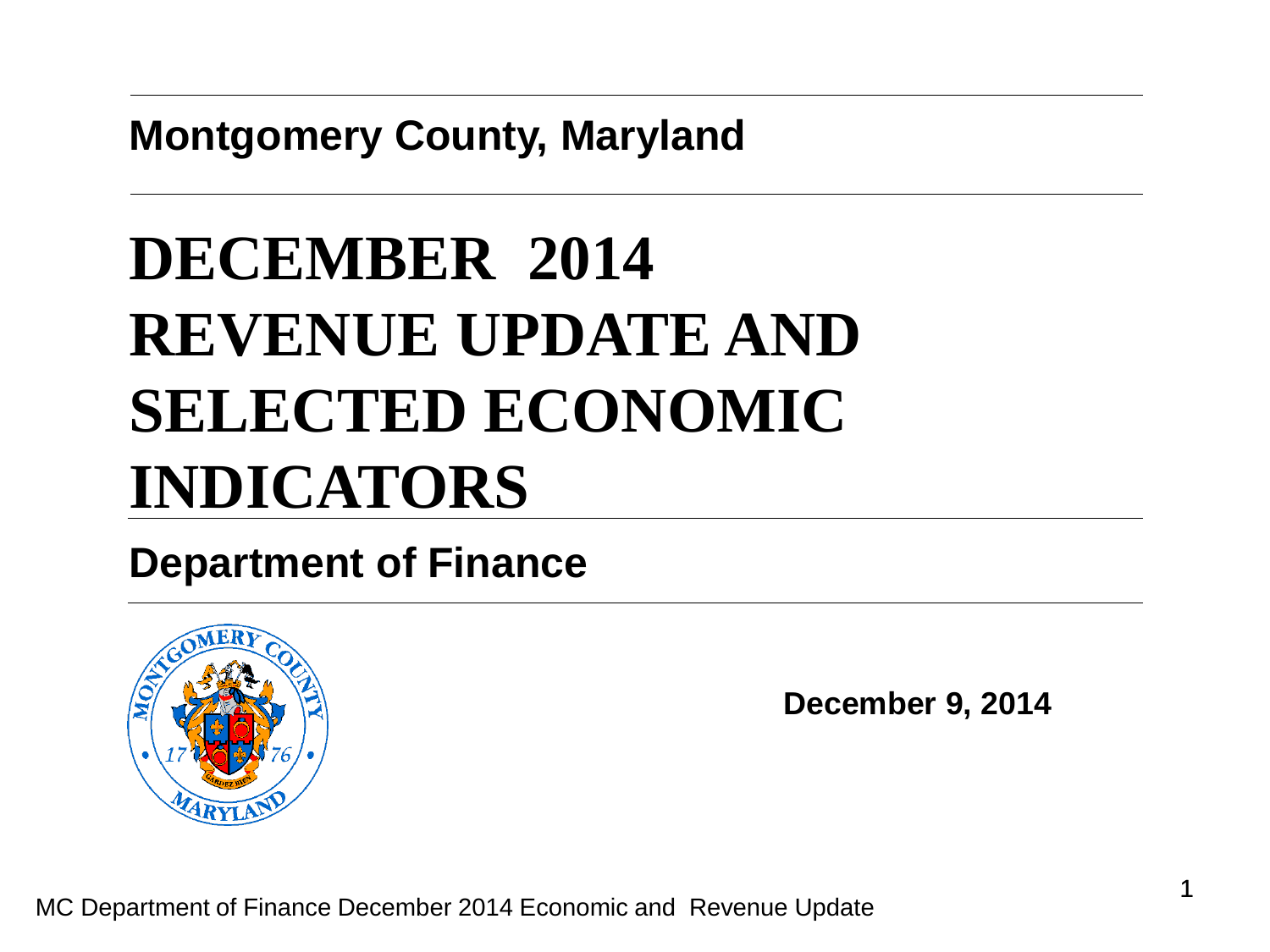#### *Overview*

- **Finance provides a full revenue update in December of each year, after the November income tax distribution**
- **At this time, final data about the prior year income tax receipts are known, and updates are available to certain economic factors**
- **Another full update is done for the March budget**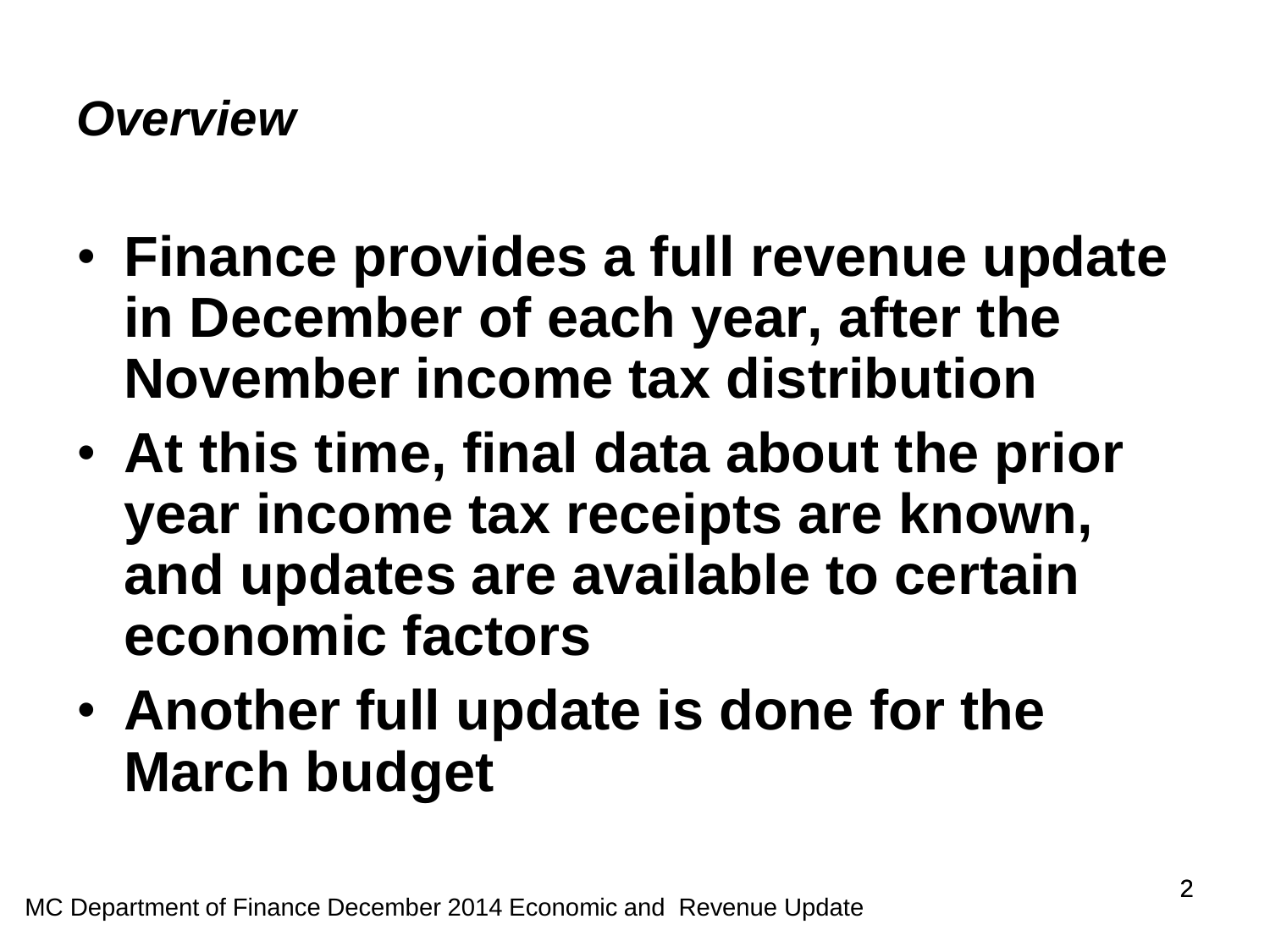# **ECONOMIC OUTLOOK - SUMMARY**

MC Department of Finance December 2014 Economic and Revenue Update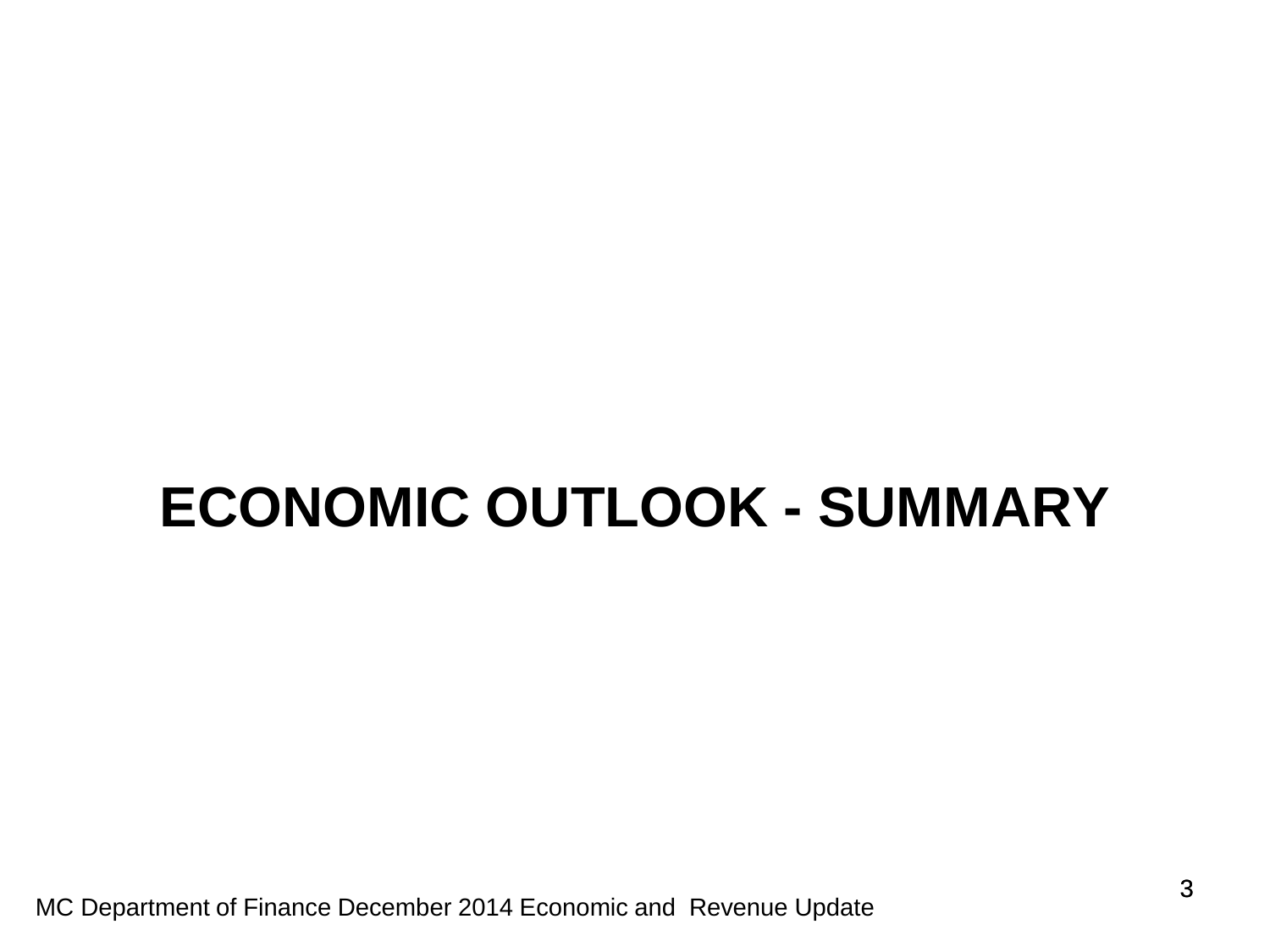### *Economic Recovery vs. Fiscal Recovery*

- **While some economic indicators can point to recovery in certain tax revenues, some revenues, such as the income tax, transfer/recordation taxes, and the fuel-energy tax are estimated to decline from the previous fiscal year either because of rate cuts (fuel-energy), sequestration and fiscal cliff attributed to federal government and tax policies enacted in CY13, and a decline in the real estate market.**
- **This can be due to adjustments in consumer behavior that affect capital gains and consumer spending attributed to a decline in wage and salary income in CY13.**
- **The recent length (last three cycles) of an economic recovery and expansion (e.g., from trough to peak) has averaged about 95 months according to the National Bureau of Economic Research.**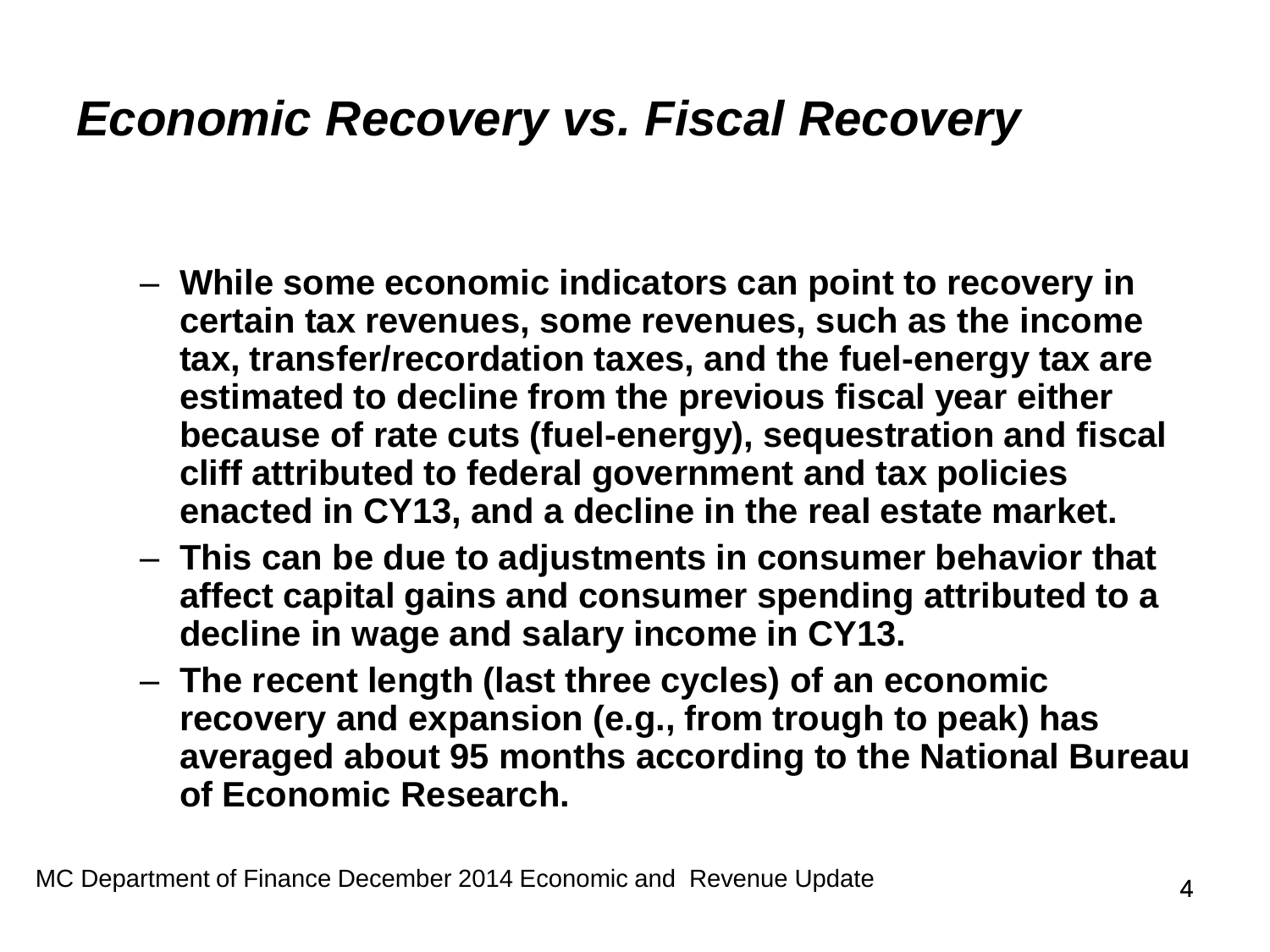#### *Signs of a Modest Economic Recovery*

- **A drop in unemployment rate from 5.2 percent in October 2013 to 4.3 percent in October 2014, a modest increase in resident employment estimated for CY14, and an estimated increase in wage and salary income in CY14 that follows a decline in CY13.**
- **The growth in the stock market to date (S&P 500 index up 11.9 percent as of November 28th).**
- **Home prices continue to increase albeit at a much lower rate compared to CY13.**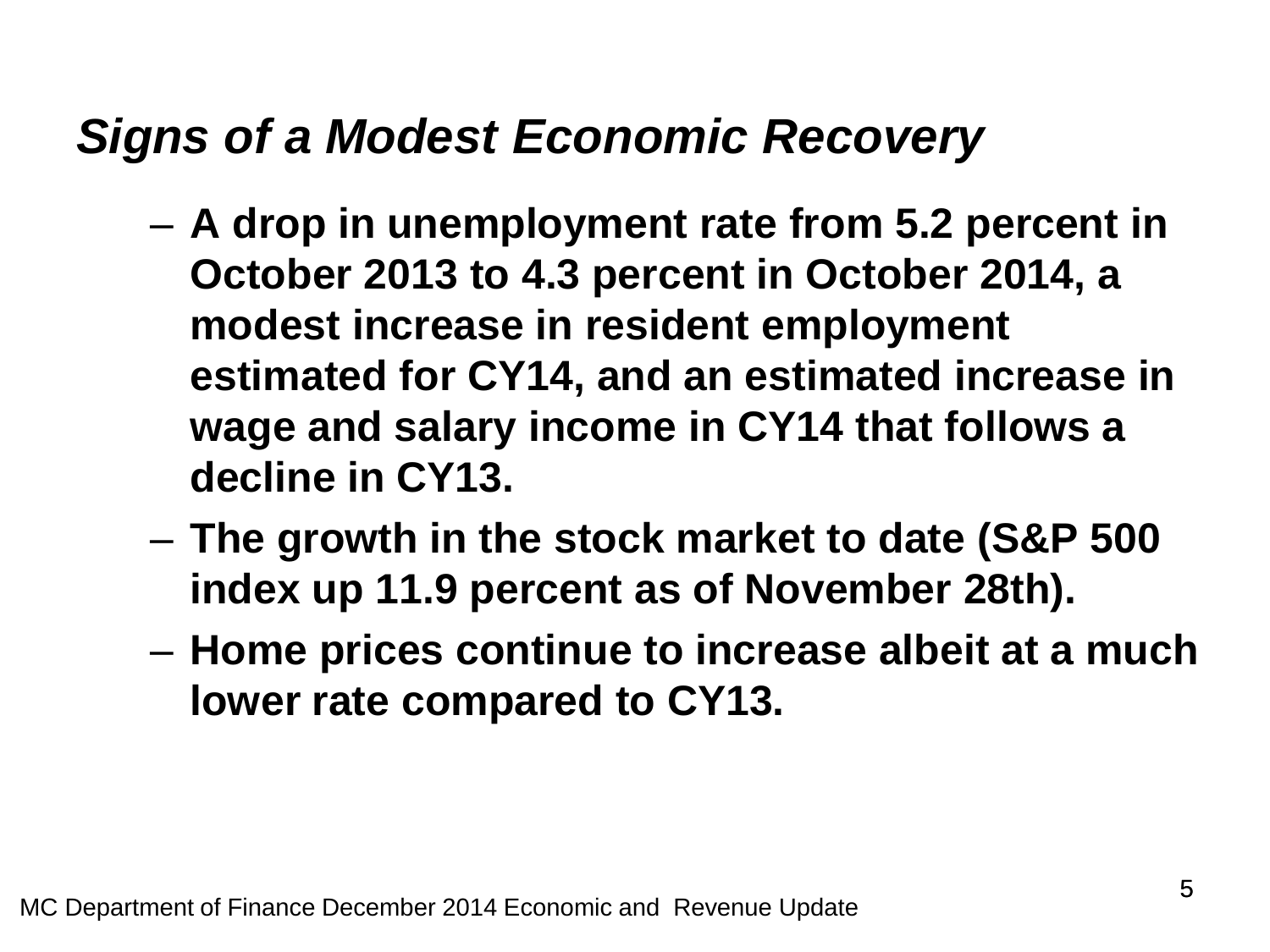#### *Causes of Concern*

- **Pull backs in revenue estimates attributed to sequestration that may continue to dampen the growth rates in employment and in wage and salary income in Montgomery County compared to estimates prepared for the FY15 Budget.**
- **Inflation through September (↑1.7%) is running slightly higher than CY13 (↑1.5%) but below CY12 (↑2.2%).**
- **Home Sales are estimated to decline 7.0 percent in CY14 after increasing 13.0 percent in CY13.**
- **Fed funds rate expected to remain flat through most of CY15.**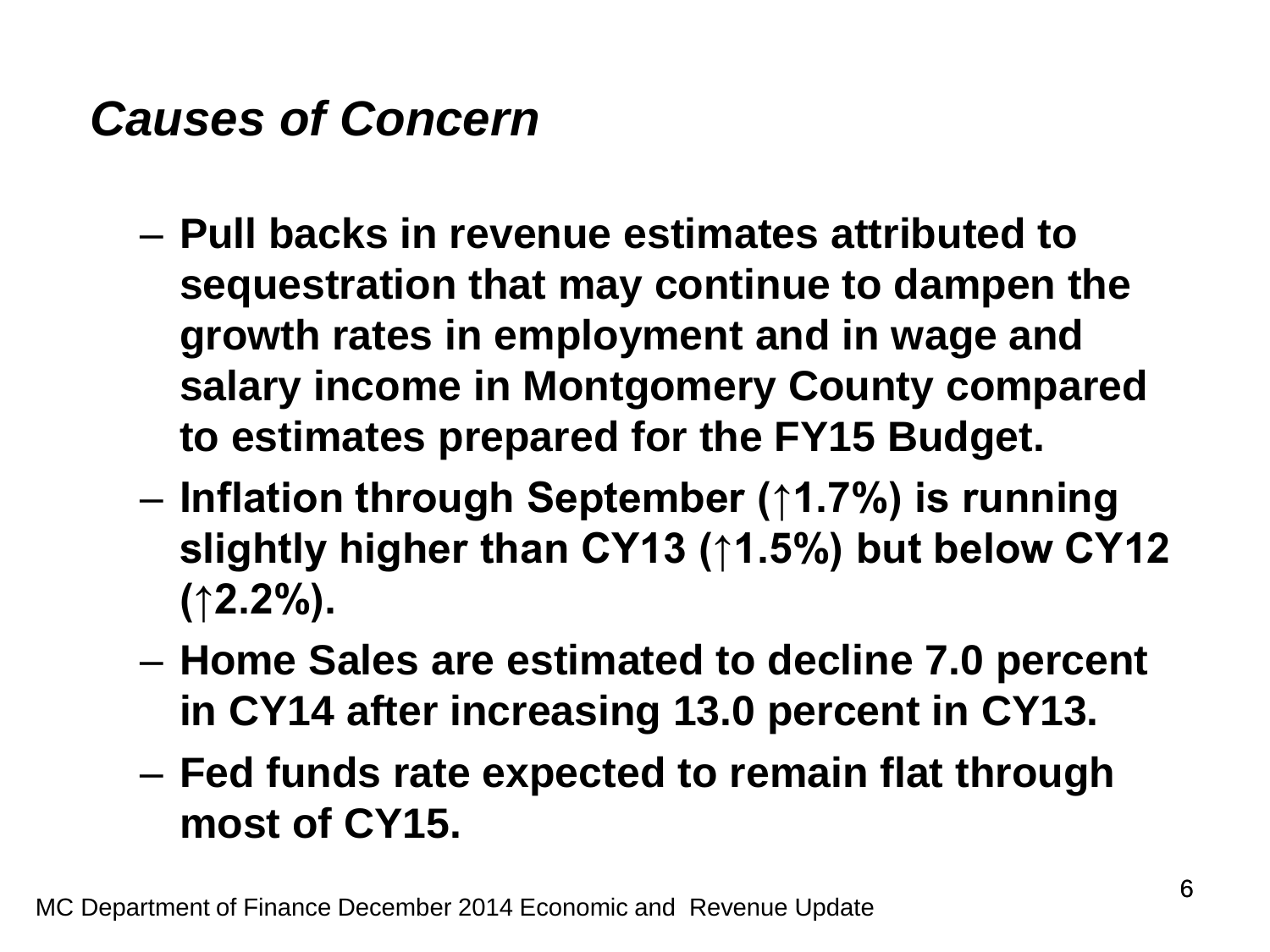| <b>ECONOMIC</b><br><b>INDICATOR</b><br><b>DASHBOARD</b> | <b>LATEST</b><br><b>DATA</b>   | <b>REVENUE</b><br><b>AFFECTED</b>     | <b>EXPLANATION</b>                                                                 | <b>COMPARISON</b>                | <b>DIRECTION</b><br>(yr.-over-yr.) |
|---------------------------------------------------------|--------------------------------|---------------------------------------|------------------------------------------------------------------------------------|----------------------------------|------------------------------------|
| <b>INFLATION</b>                                        | 1.74%<br>Jan.-Sept.<br>2014    | <b>Property Taxes</b>                 | Key determinant of property<br>tax revenues at the Charter<br>Limit                | 2013: 1.52%                      |                                    |
| <b>UNEMPLOYMENT</b><br><b>RATE</b>                      | 4.3%<br>Oct. 2014              | <b>Income Taxes</b>                   | Indicates overall health of<br>the job market                                      | 5.2%<br>Oct. 2013                |                                    |
| <b>RESIDENT</b><br><b>EMPLOYMENT</b>                    | 508,007<br>Oct. 2014           | <b>Income Taxes</b>                   | Primary determinant of<br>income tax receipts                                      | 504,493<br>Oct. 2013             |                                    |
| <b>PAYROLL</b><br><b>EMPLOYMENT</b><br>(Estimated)      | 476,900<br>Oct. 2014           | <b>Income Taxes</b>                   | Another determinant of<br>income tax receipts                                      | 474,600<br>Oct. 2013             |                                    |
| STOCK MARKET -<br><b>S&amp;P 500</b>                    | 2,067.56<br>As of<br>Nov. 28th | <b>Income Taxes</b>                   | Key determinant of capital<br>gains portion of the income<br>tax                   | December 31st:<br>2013: 1,848.36 |                                    |
| <b>HOME SALES</b>                                       | 888<br>Oct. 2014               | Transfer/<br><b>Recordation Taxes</b> | Indicates activity affecting<br>receipts                                           | 915<br>Oct. 2013                 |                                    |
| <b>HOME PRICES</b><br>(Median Price Sold)               | \$387,310<br>Oct. 2014         | Transfer/<br><b>Recordation Taxes</b> | Taxes are based on values,<br>affects amount of taxes<br>collected                 | \$379,000<br>Oct. 2013           |                                    |
| FEDERAL FUNDS RATE                                      | 0.09%<br>Oct. 2014             | Investment<br>Income                  | County's return on<br>investments closely<br>correlated with the Fed Fund<br>rates | 0.09%<br>Oct. 2013               |                                    |

MC Department of Finance December 2014 Economic and Revenue Update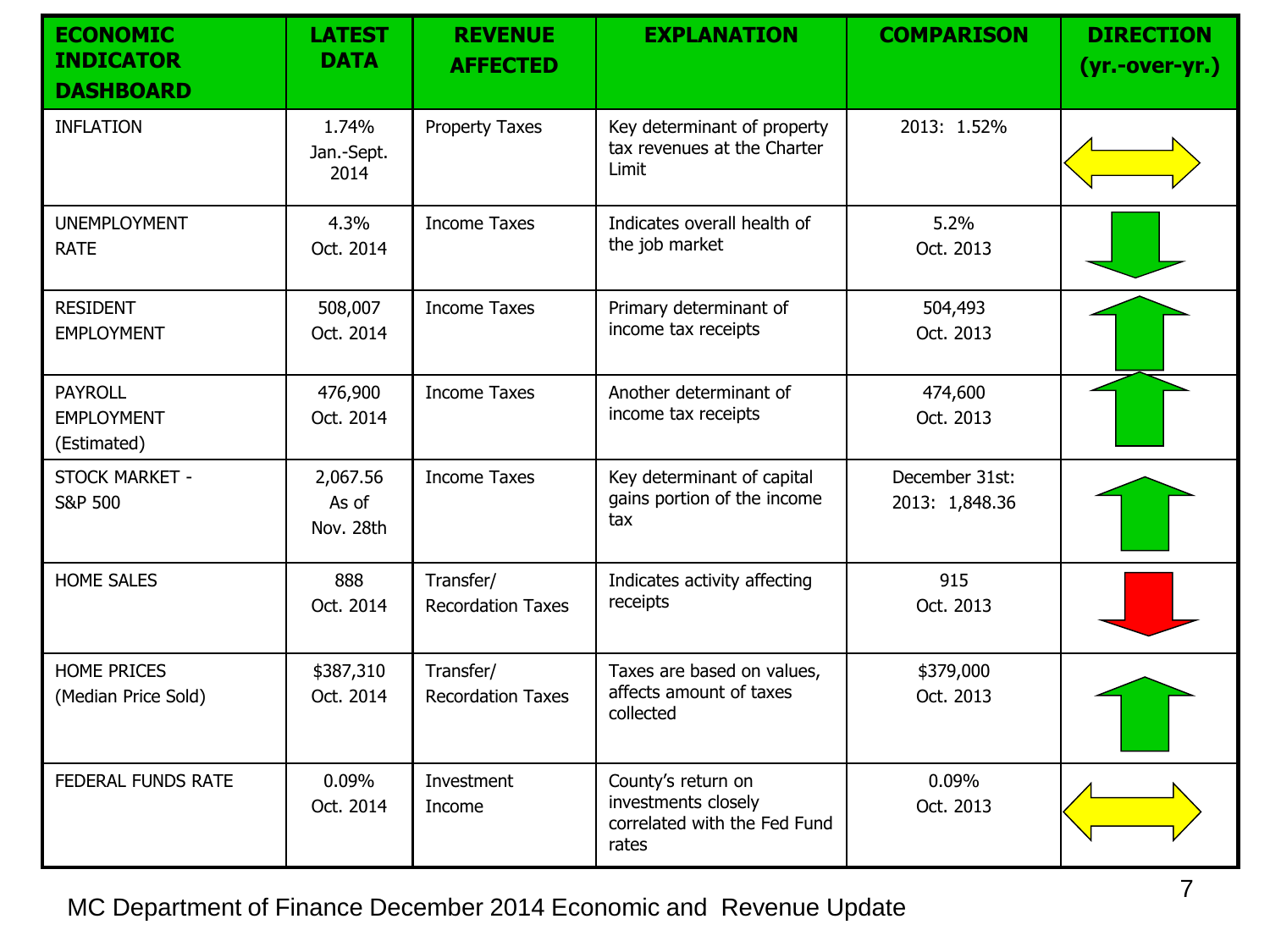#### *Department of Finance estimates that resident employment in Montgomery County will reach 509,000 in CY14 (↑0.2%) over CY13.*

On a year-over-year basis, resident employment increased by over 3,500 from October 2013 to October of this year.

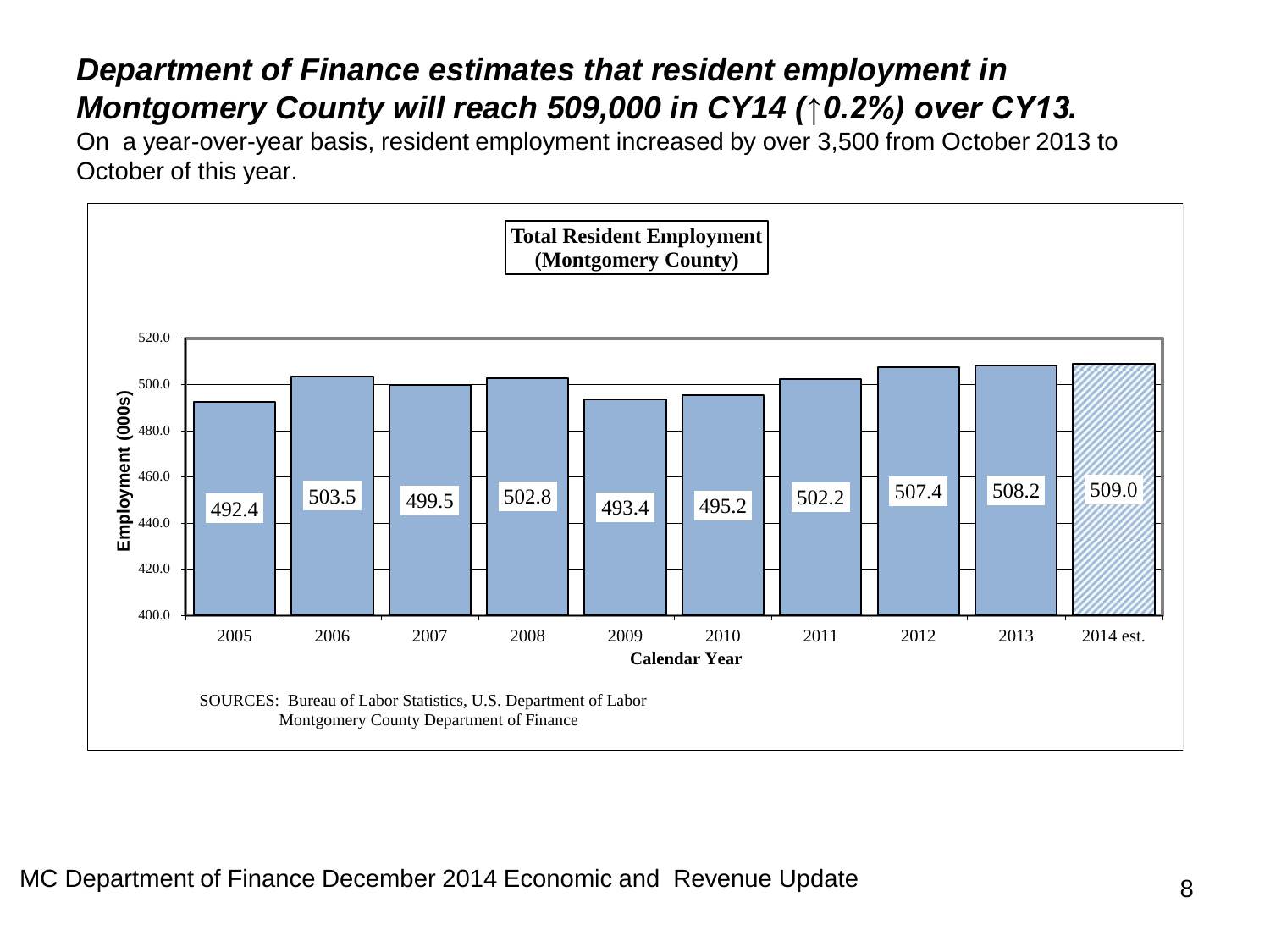#### *The Department of Finance estimates that the unemployment rate for Montgomery County will remain below 5.0 percent in CY14 compared to 5.1 percent in CY13.*

The unemployment rate in October was 4.3 percent compared to 5.2 percent in October 2013.

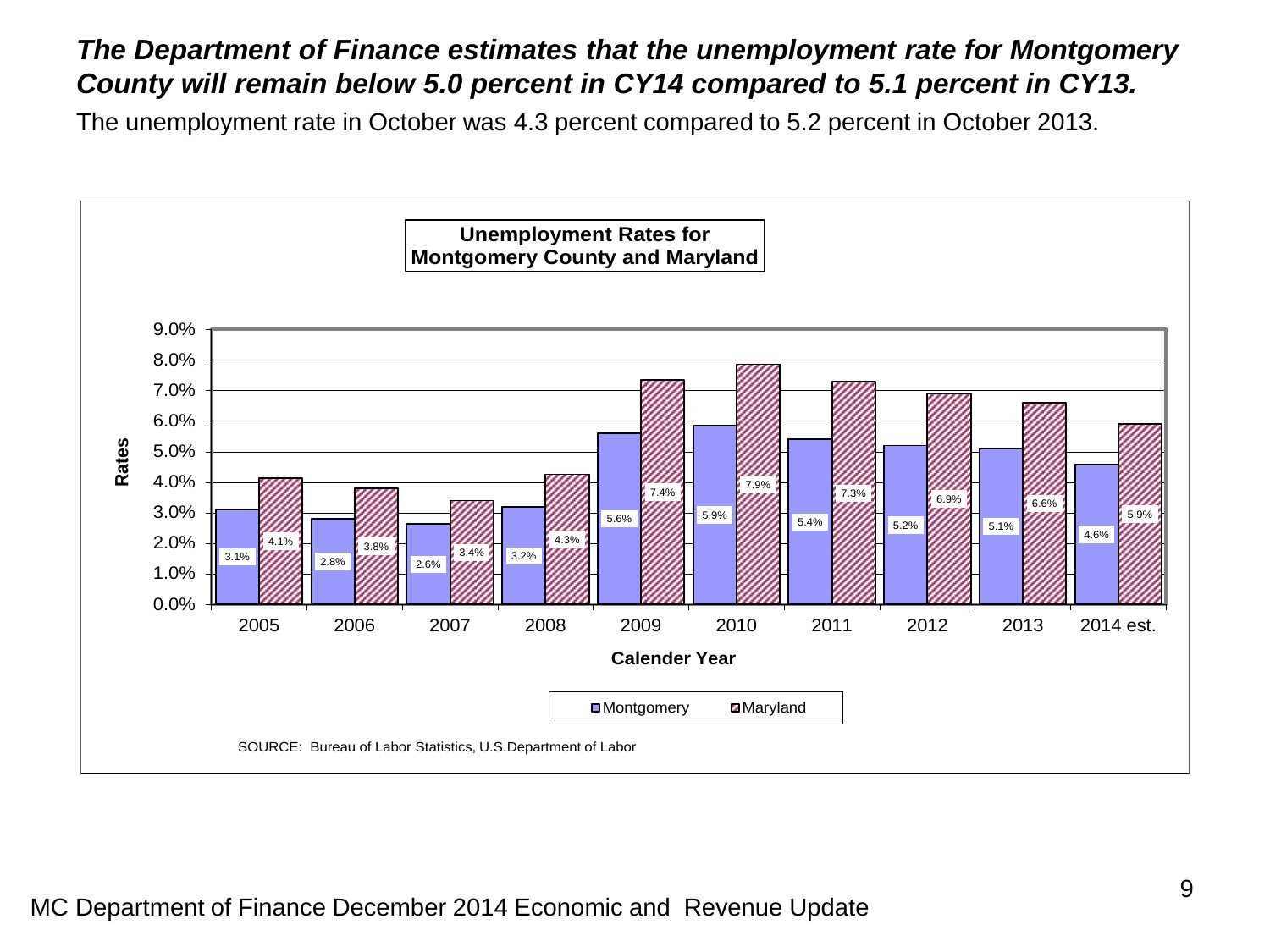*The consumer price index (CPI) decelerated in September.* **Overall for the Washington-Baltimore consolidated region, the CPI increased 1.7 percent in September '14 from September '13. For the calendar year 2013, the index increased 1.5 percent compared to 2.2 percent in CY12.**

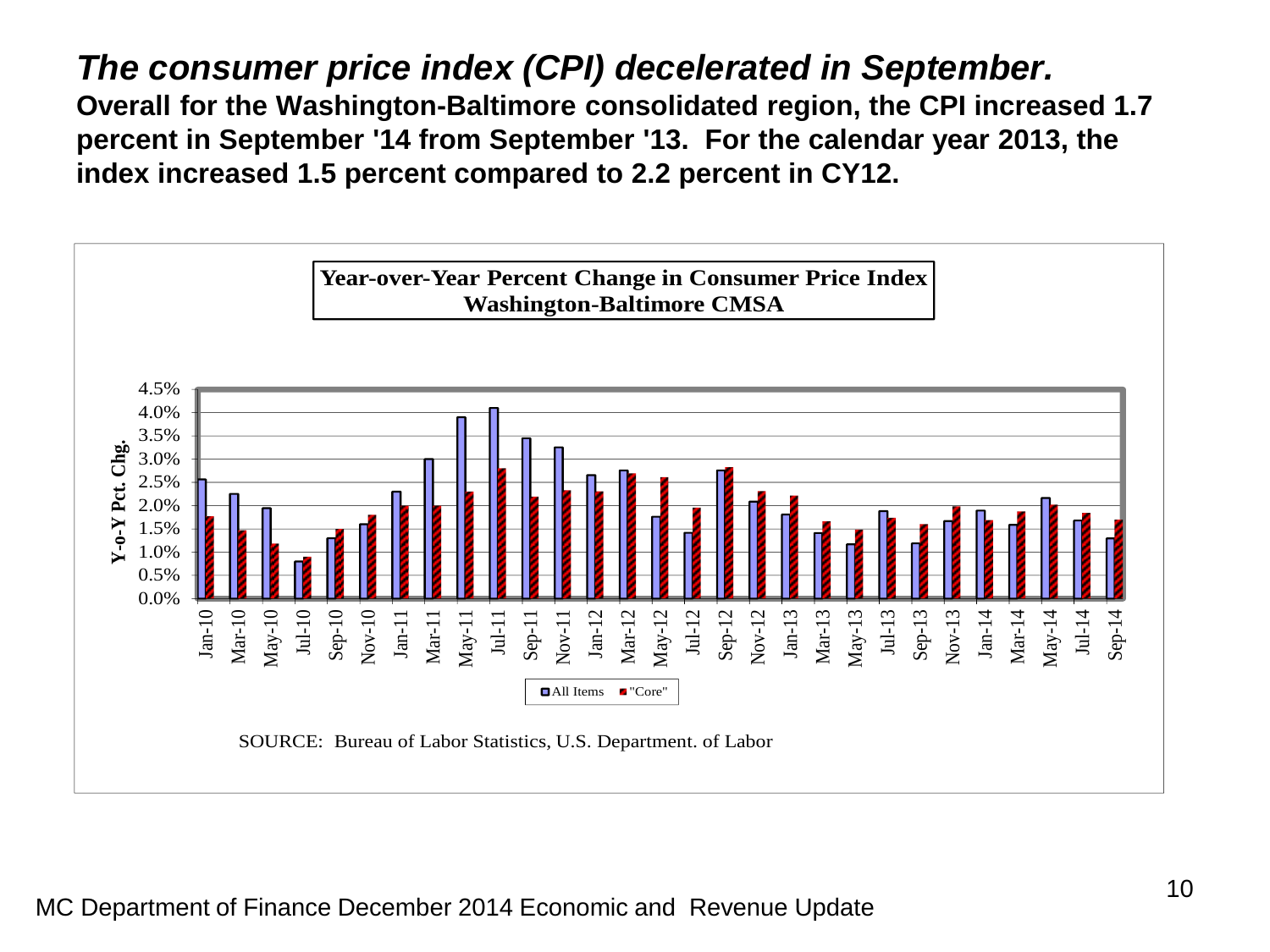#### *Home sales are estimated to decline 7.0 percent this year.*

**Total sales of existing homes increased 13.0 percent in CY13 compared to an increase of 6.4 percent in CY12.** 

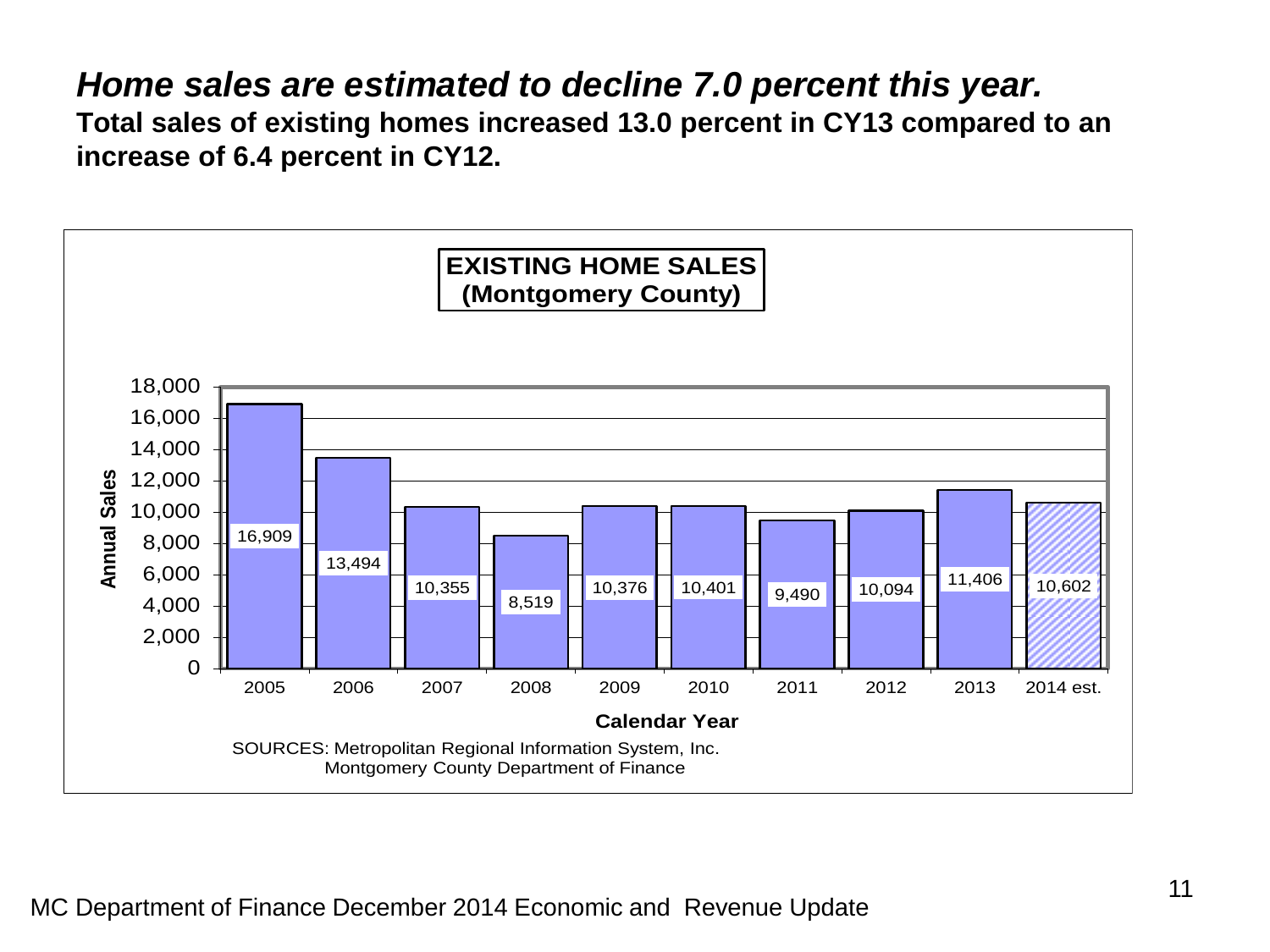#### *Median home sales prices will increase in CY14 at a very low rate.*

**With the sales of existing homes in the County estimated to decline in 2014, the median sales price is estimated to increase a weak 0.07 percent, which follows an increase of 9.0 percent in CY13 and an increase of 4.9 percent in CY12.**

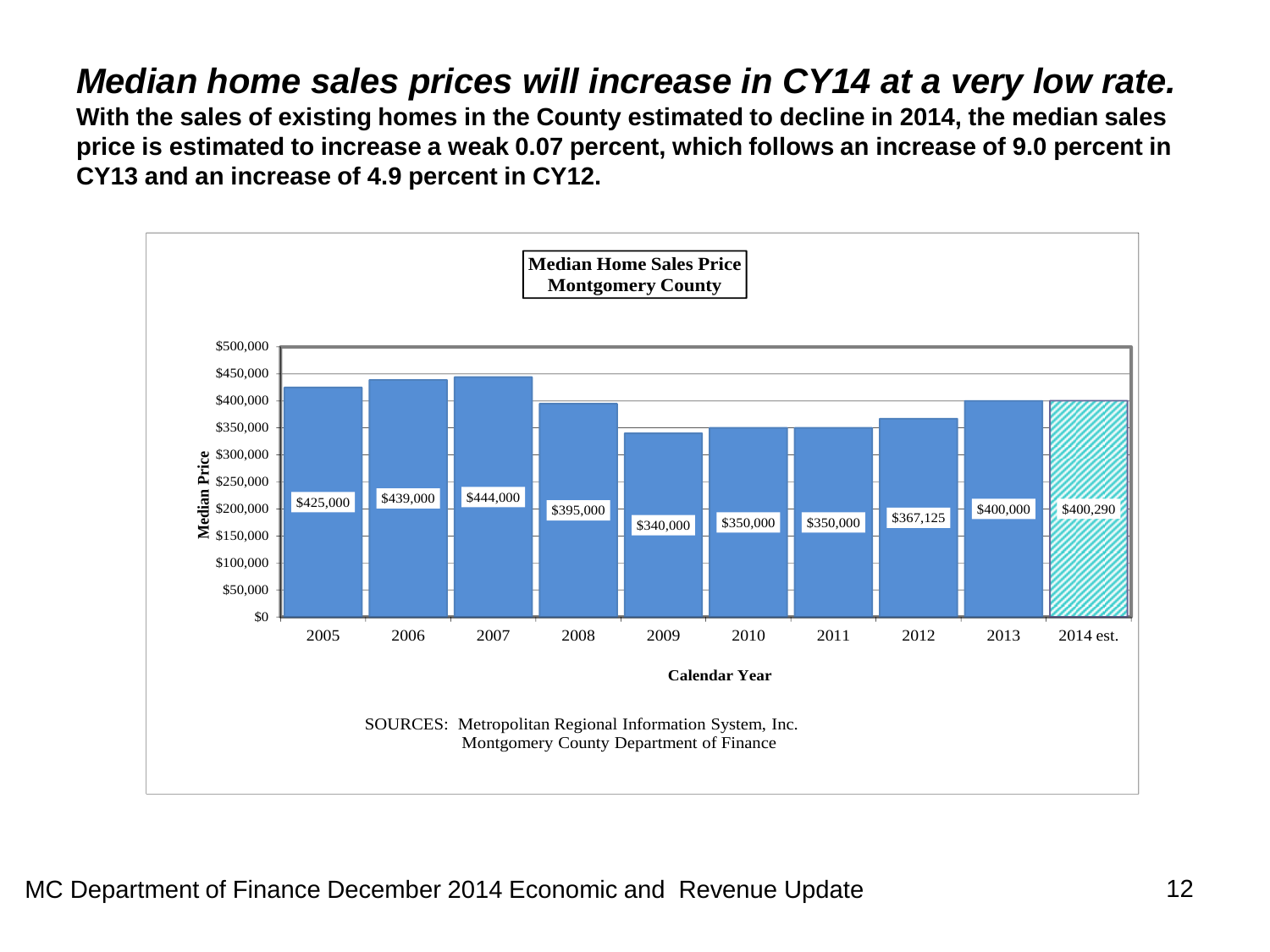# **REVENUE UPDATE**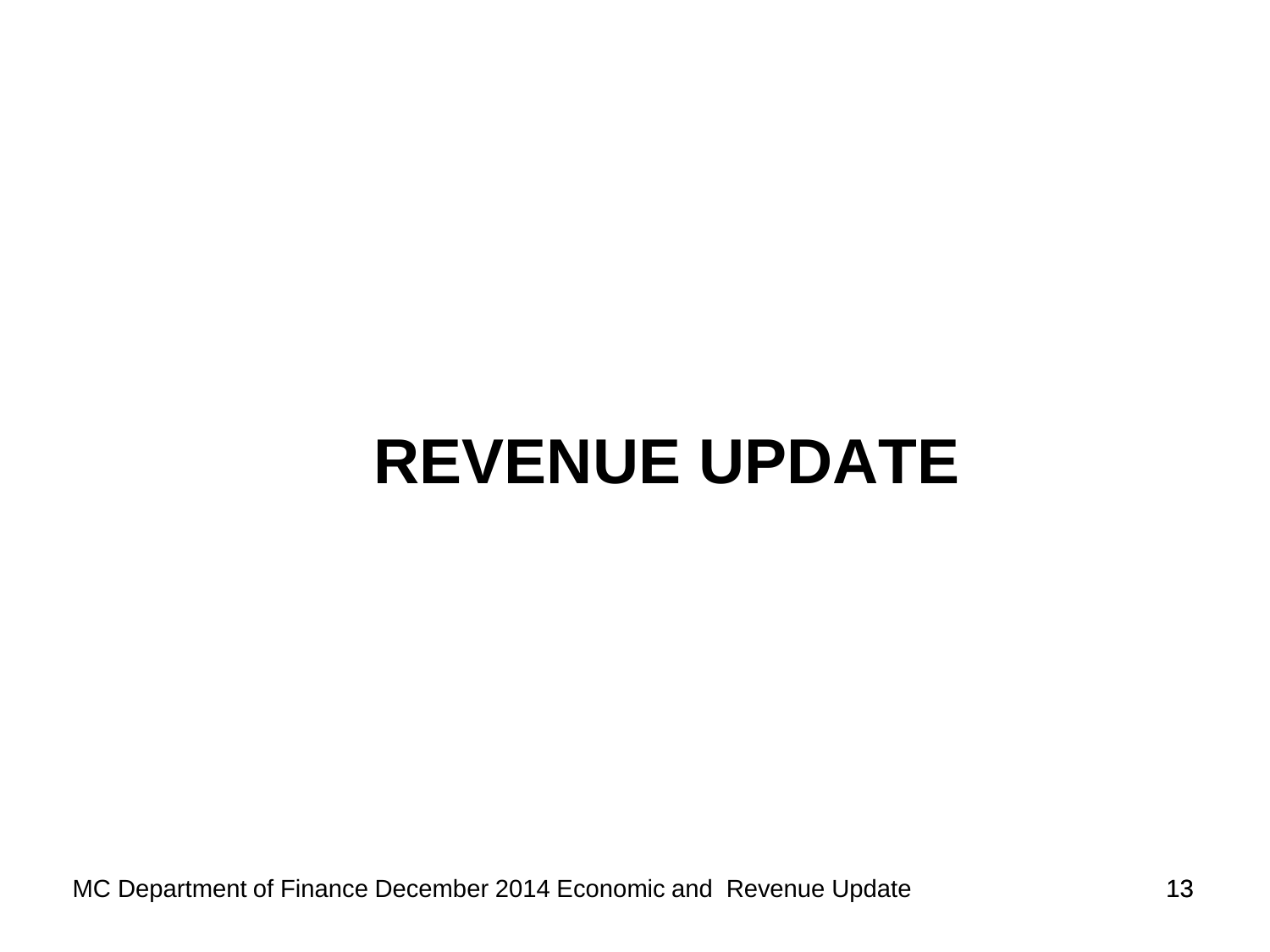#### *FY14 and FY15 Summary*

**The outlook for the remainder of this fiscal year (FY15) and next year (FY16) suggests a decline in revenues over the two-year period compared to the estimates prepared for the FY15 budget. This decrease is mainly attributed to revisions to income tax and the transfer and recordation tax revenues. The combined decrease in FY15 and FY16 is nearly \$179.539 million lower than previously estimated.**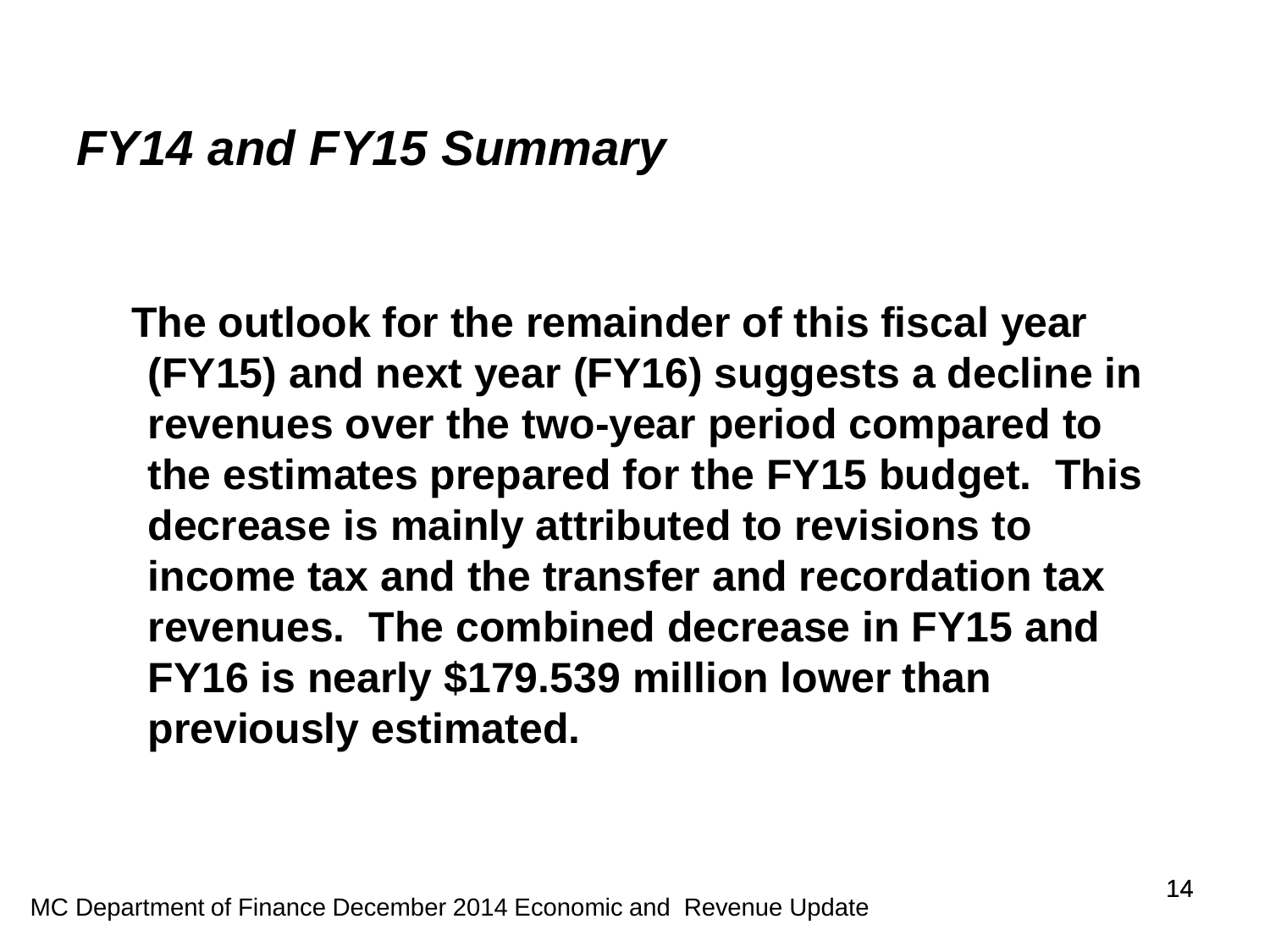### **Revenue Update**

*December revised revenues for FY15 are \$40.794 million below the FY15 Budget estimates. The major contributors are the estimated decrease in income and transfer/recordation tax revenues.*

|                             | <b>FY15 BUDGET - DECEMBER 2014 UPDATE (\$MIL.)</b> |             |                   |  |  |
|-----------------------------|----------------------------------------------------|-------------|-------------------|--|--|
|                             | <b>FY15 Budget</b>                                 | Dec. Update | <b>Difference</b> |  |  |
| Income                      | \$1,340.644                                        | \$1,325.750 | (\$14.895)        |  |  |
| <b>Property</b>             | \$1,538.880                                        | \$1,535.692 | (\$3.188)         |  |  |
| Transfer/Recordation        | \$160.694                                          | \$138.680   | (\$22.015)        |  |  |
| <b>Other Taxes:</b>         |                                                    |             |                   |  |  |
| --Admissions                | \$3.212                                            | \$3.180     | (\$0.032)         |  |  |
| --Fuel/Energy               | \$209.181                                          | \$205.556   | (\$3.625)         |  |  |
| --Telephone                 | \$47.833                                           | \$49.096    | \$1.263           |  |  |
| --Hotel/Motel               | \$17.512                                           | \$19.211    | \$1.699           |  |  |
| Investment Income           | n.a                                                | n.a         | n.a               |  |  |
| <b>Highway User Revenue</b> | \$3.587                                            | \$3.586     | $(\$0.002)$       |  |  |
| <b>TOTAL</b>                | \$3,321.544                                        | \$3,280.750 | (\$40.794)        |  |  |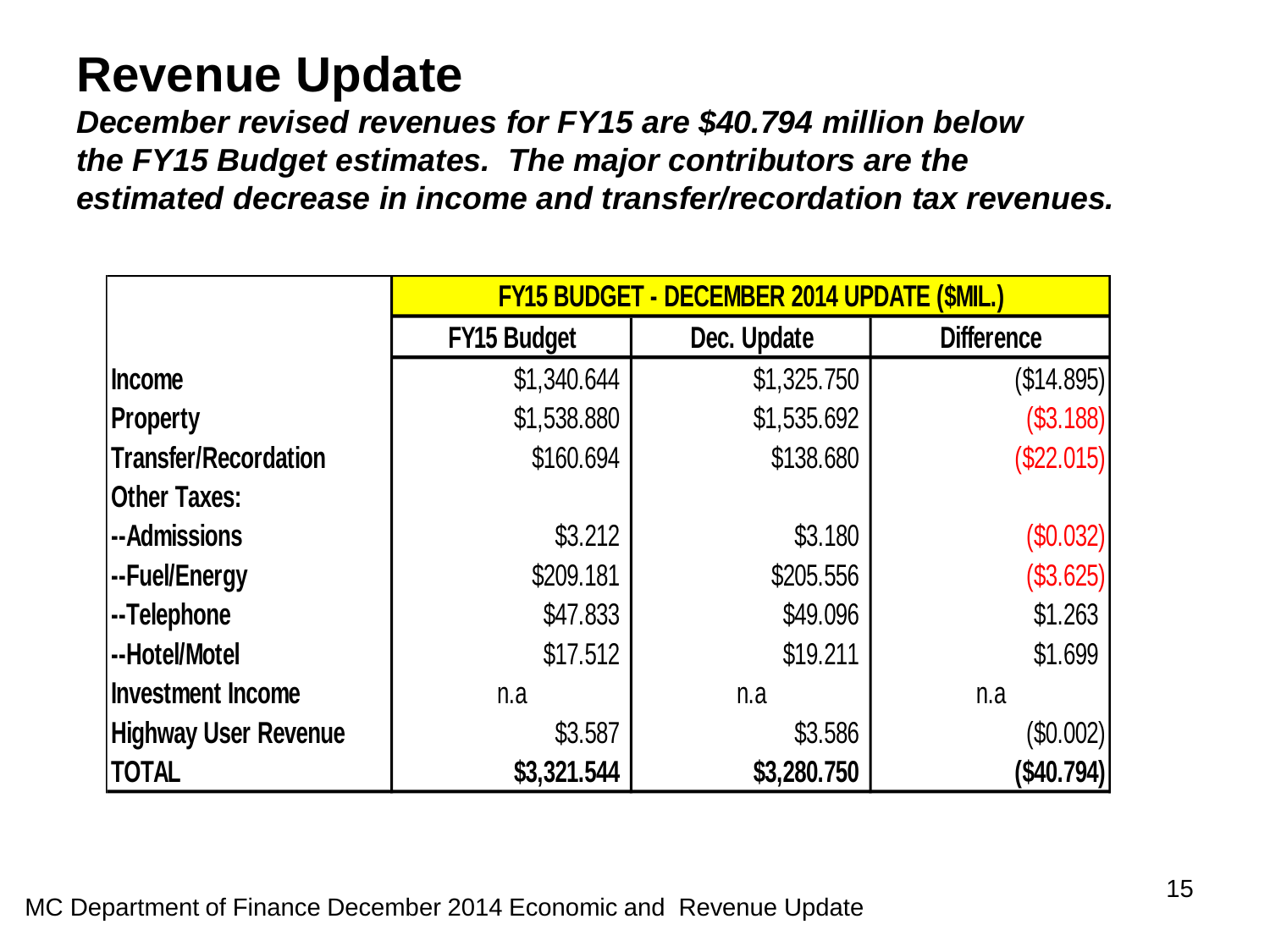## **Revenue Update**

*December revised revenue estimates for FY16 are \$138.745 million below the FY15 Budget estimates. The decrease is attributed to income and transfer/recordation tax revenues.*

|                             | <b>FY15 BUDGET - DECEMBER 2013 UPDATE (\$MIL.)</b> |             |                   |  |  |
|-----------------------------|----------------------------------------------------|-------------|-------------------|--|--|
|                             | <b>FY16 Estimate</b>                               | Dec. Update | <b>Difference</b> |  |  |
| Income                      | \$1,473.527                                        | \$1,355.527 | (\$118.000)       |  |  |
| <b>Property</b>             | \$1,577.216                                        | \$1,574.807 | (\$2.409)         |  |  |
| <b>Transfer/Recordation</b> | \$169.576                                          | \$152.403   | (\$17.173)        |  |  |
| <b>Other Taxes:</b>         |                                                    |             |                   |  |  |
| --Admissions                | \$3.317                                            | \$3.390     | \$0.073           |  |  |
| --Fuel/Energy               | \$211.640                                          | \$207.580   | (\$4.060)         |  |  |
| --Telephone                 | \$48.564                                           | \$49.761    | \$1.197           |  |  |
| --Hotel/Motel               | \$18.029                                           | \$19.703    | \$1.674           |  |  |
| <b>Investment Income</b>    | n.a                                                | n.a         | n.a               |  |  |
| <b>Highway User Revenue</b> | \$3.722                                            | \$3.676     | (\$0.046)         |  |  |
| <b>TOTAL</b>                | \$3,505.592                                        | \$3,366.847 | (\$138.745)       |  |  |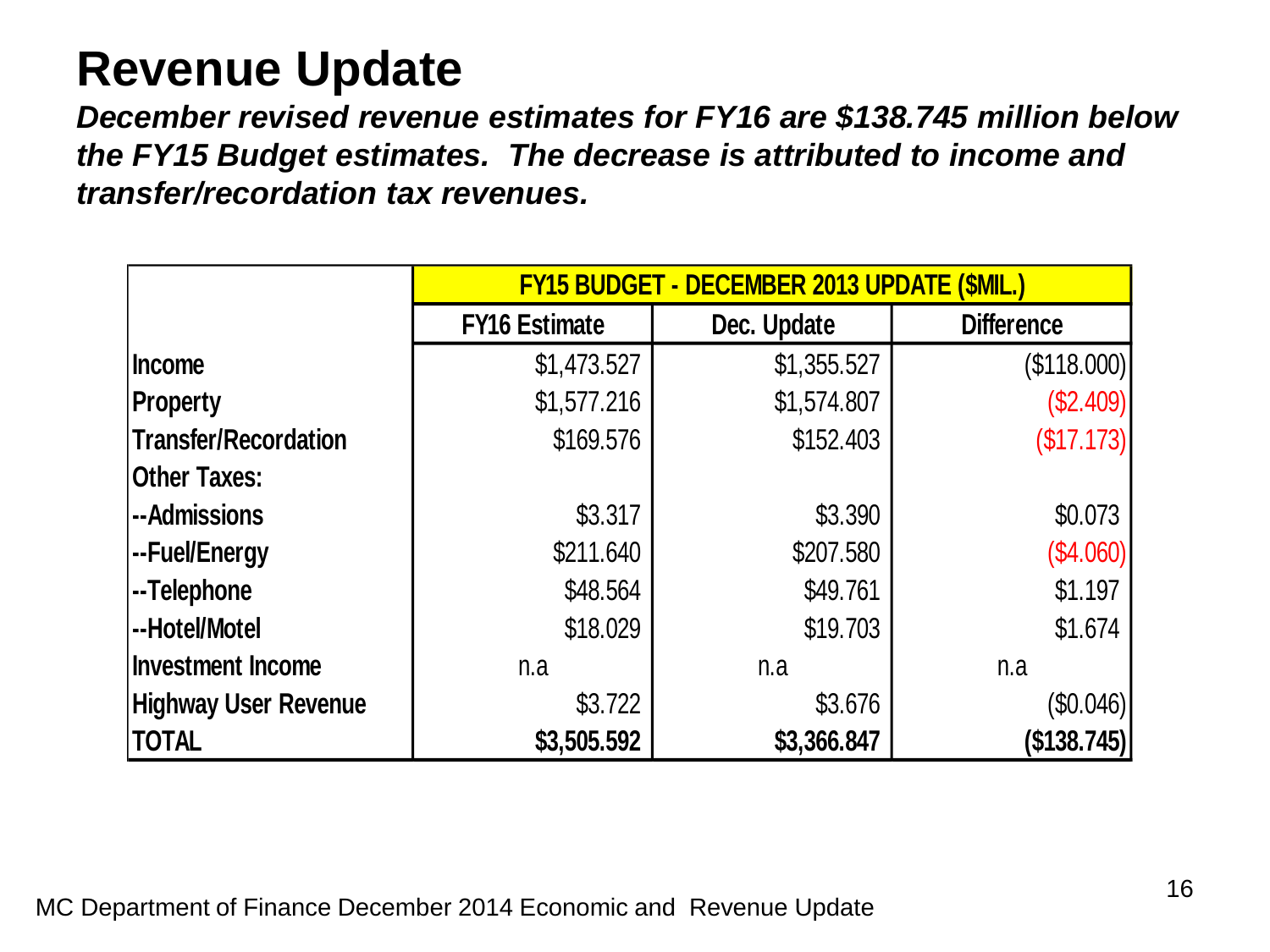#### *Revenue Trend FY15-20*

*During the current six year period (FY15-FY20), total revenues are expected to be approximately \$466.0 million below FY15 budget estimates.*

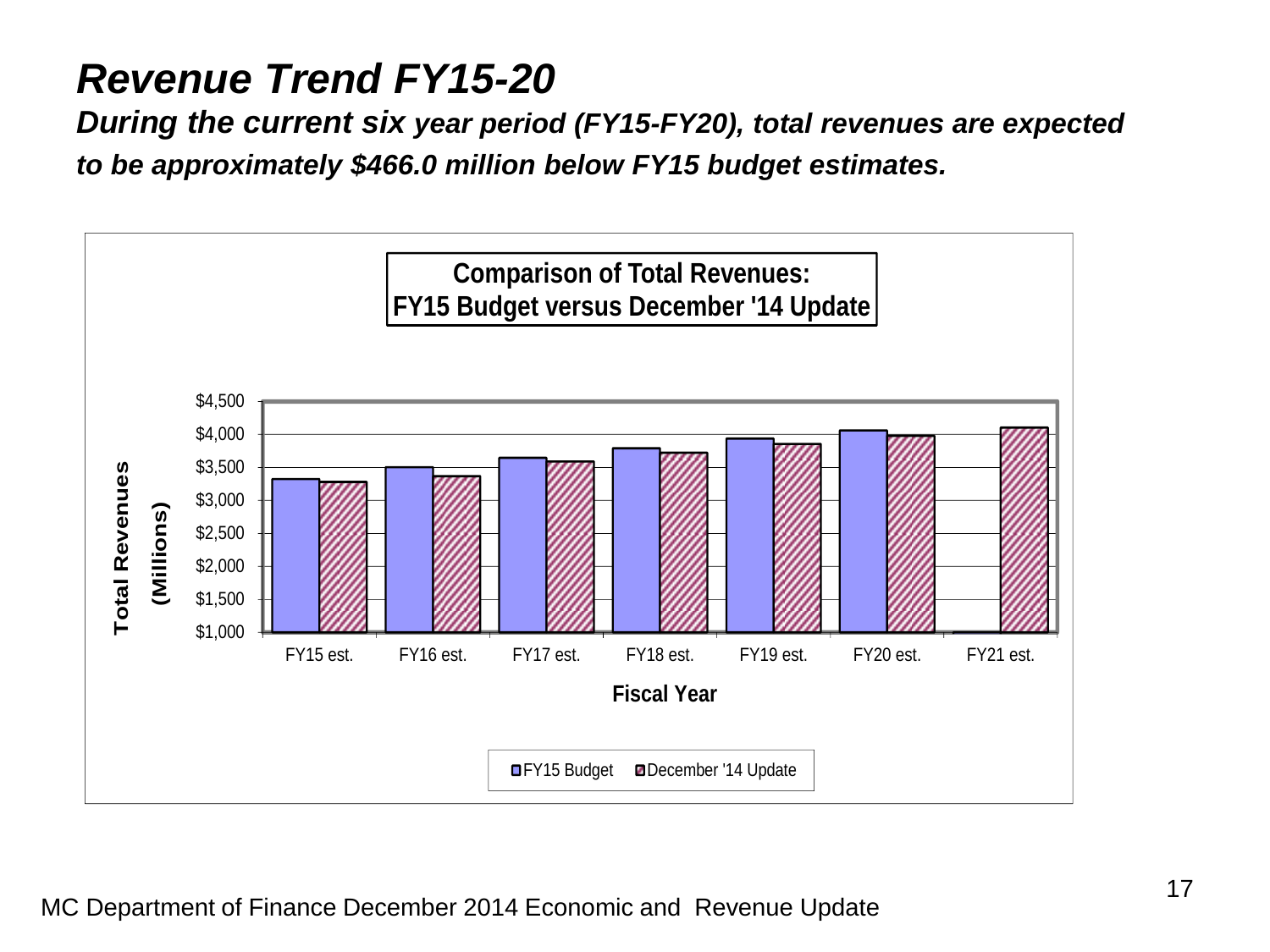## *Income Tax Volatility*

*Year-over-year percent changes in the income tax are volatile and sensitive to economic events possibly capital gains in Montgomery County for tax year 2013.*

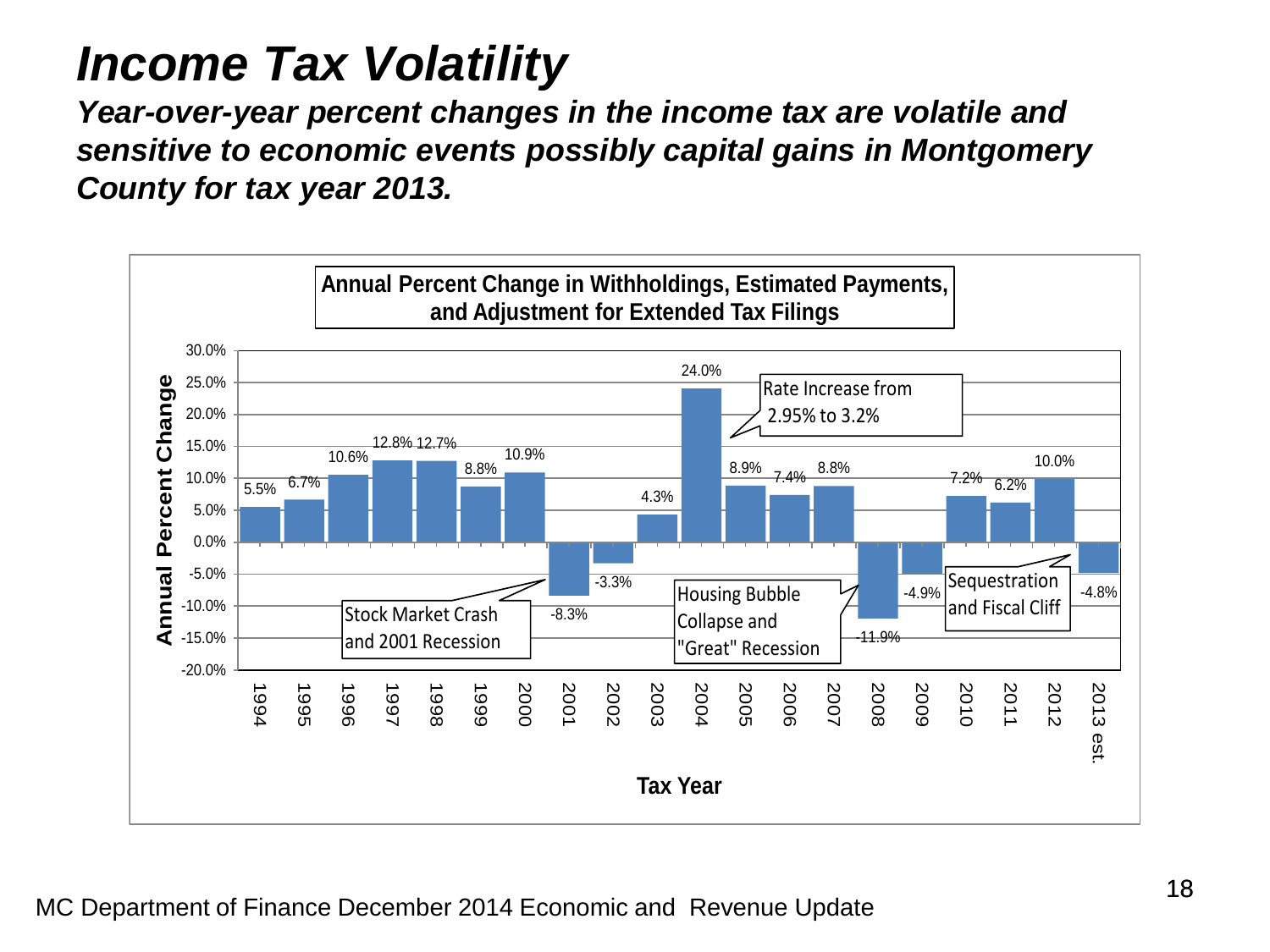# *Income Tax – "It is all about the November distribution".*

- **The largest share (five year average of over 82.0%) of the County's income tax revenues for any tax year comes in quarterly distributions of withholdings and estimated payments.**
- **The November distribution reflects actual results from the prior tax year (e.g., final tax year 2013 in November 2014) and provides a near final review of last year's tax liability – this provides a base for future projections.**
- **The State Comptroller's Office also adjusts its distribution formula for the current fiscal year based on the prior tax year results (e.g., 2013 tax year final results affect quarterly distributions for this fiscal year).**
- **Income tax revenues represented 47.2 percent of total General Fund tax revenues in FY13 and nearly 45.4 percent of the County's total General Fund revenues.**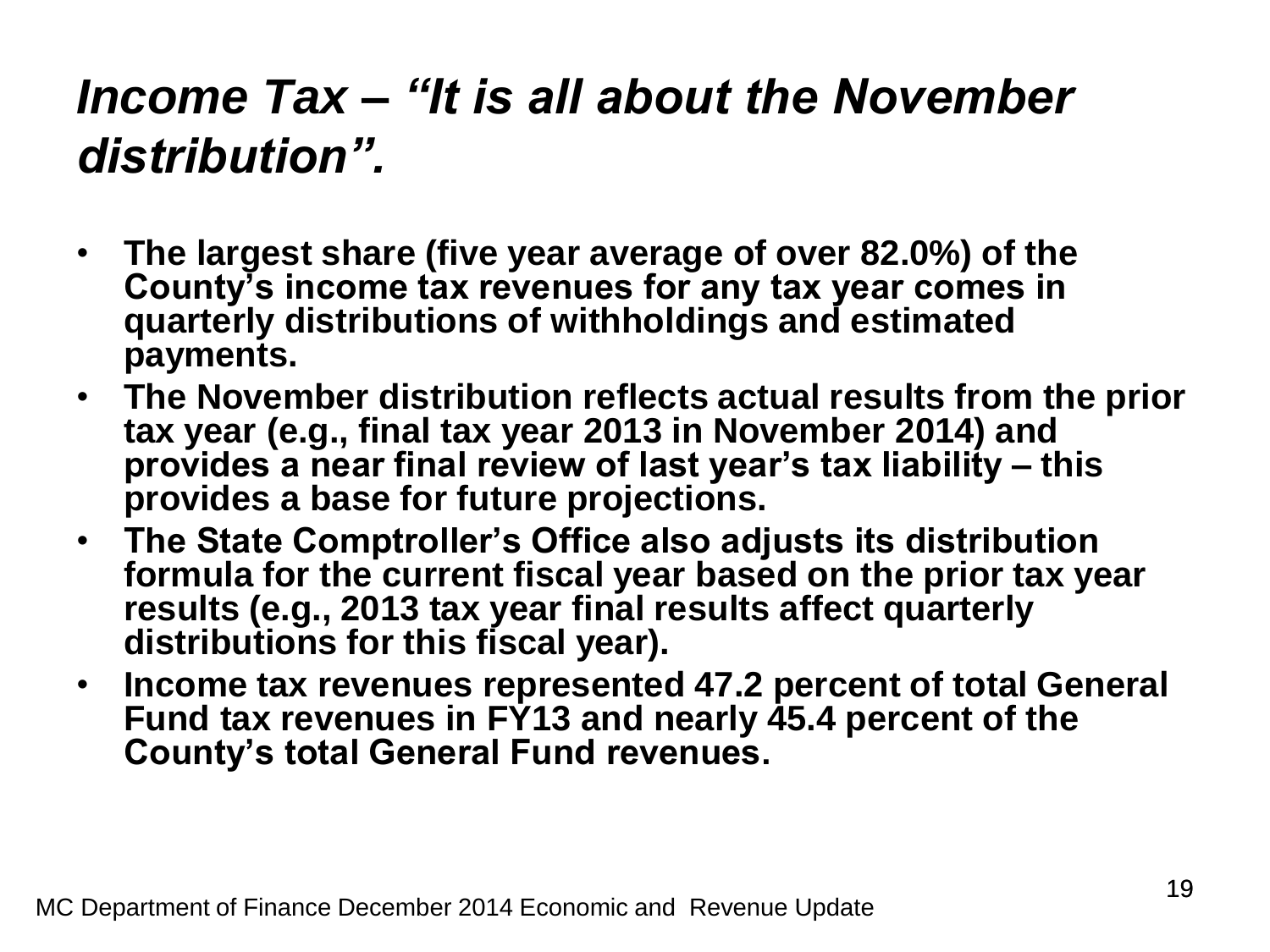## *Income Tax – November distributions*

| (millions)                                                                                                                                                                                                                                                                                                                                                                                                                                                                                                                             | Actual<br><b>FY12</b> | Actual<br><b>FY13</b> | Actual<br><b>FY14</b> | <b>Estimated</b><br><b>FY15</b> | Actual<br><b>FY15</b> | <b>Difference</b> |  |
|----------------------------------------------------------------------------------------------------------------------------------------------------------------------------------------------------------------------------------------------------------------------------------------------------------------------------------------------------------------------------------------------------------------------------------------------------------------------------------------------------------------------------------------|-----------------------|-----------------------|-----------------------|---------------------------------|-----------------------|-------------------|--|
| October 15 <sup>th</sup> Filings and Adjustments                                                                                                                                                                                                                                                                                                                                                                                                                                                                                       | \$134.76              | \$144.74              | \$167.61              | \$175.43                        | \$79.13               | (\$96.30)         |  |
| <b>Withholding and Estimated payments</b><br>for 3 <sup>rd</sup> Quarter                                                                                                                                                                                                                                                                                                                                                                                                                                                               | \$242.79              | \$250.76              | \$258.47              | \$267.71                        | \$261.64              | (\$6.07)          |  |
| <b>Total November Distribution</b>                                                                                                                                                                                                                                                                                                                                                                                                                                                                                                     | \$377.55              | \$395.50              | \$426.08              | \$443.14                        | \$340.77              | (\$102.37)        |  |
| •Decrease in receipts from October 15th Filings and Adjustments is based on an<br>adjustment to reflect final income tax receipts due the County for tax year 2013 as<br>compared to tax year 2012. The State has indicated that the County's income tax<br>receipts from withholdings and estimated payments for the third quarter of tax year 2014<br>are 1.2% higher than for tax year 2013 but below the estimate for the FY15 Budget.<br>. Increase in actual withholdings and estimated payments compared to last year is due to |                       |                       |                       |                                 |                       |                   |  |
| an increase in income tax collections from withholdings and estimated payments<br>statewide.                                                                                                                                                                                                                                                                                                                                                                                                                                           |                       |                       |                       |                                 |                       |                   |  |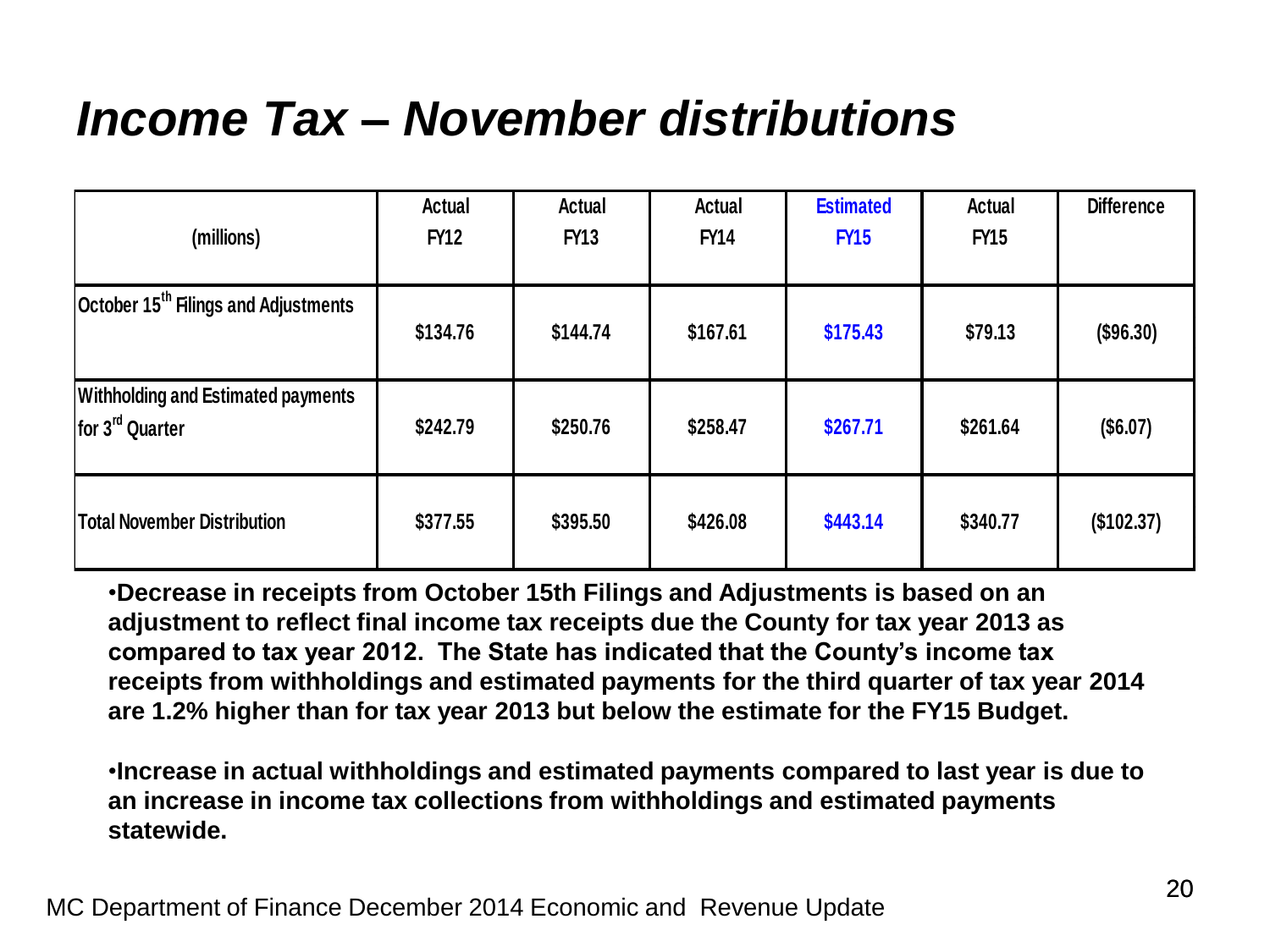### *Income Tax – Economic Factors*

- **Resident employment is expected to increase 0.2 percent in CY14 and increase 1.0 percent in CY15. This is a slight decrease compared to March economic assumptions of 0.8 percent increase in CY14 and 1.1 percent in CY15. The lower employment growth is based on the State's Board of Revenue Estimates' recent September forecast that lowered employment growth in the State.**
- **Personal income is estimated to increase 2.3 percent in CY14 and 4.3 percent in CY15.**
- **Wage and salary income is expected to increase 1.9 percent in CY14 and increase 4.0 percent in CY15.**
- **The effect of the Wynne Case on income tax revenues in FY15 was shifted to FY16 thereby ameliorating the impact of the November reconciliation distribution on the revised estimate.**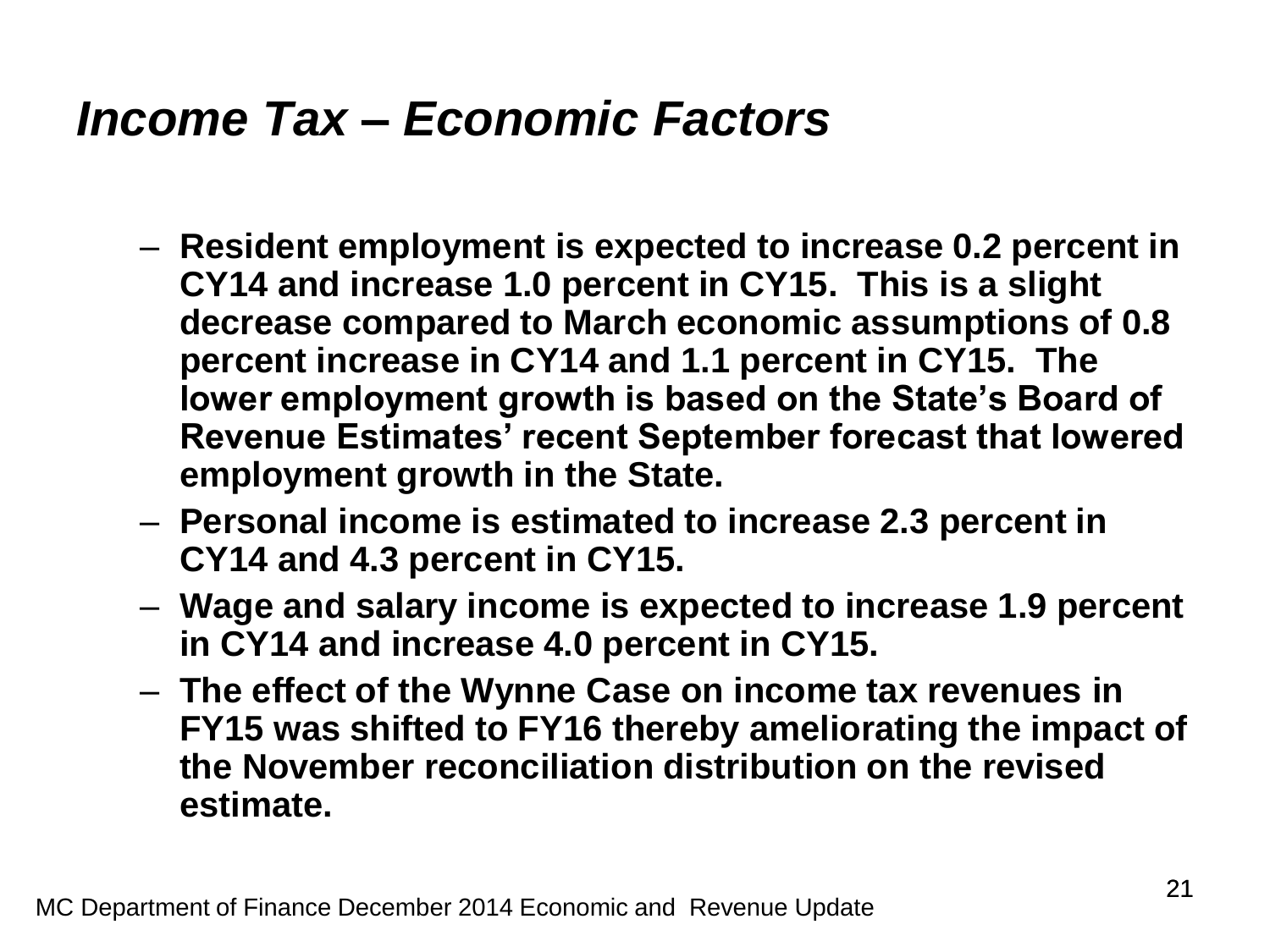#### *Income Tax FY15-20*

*Over the current six year period (FY15-FY20), income tax revenues are expected to be approximately \$298.1 million below FY15 budget estimates largely attributed to the estimated \$118.0 million decline in FY16.* 

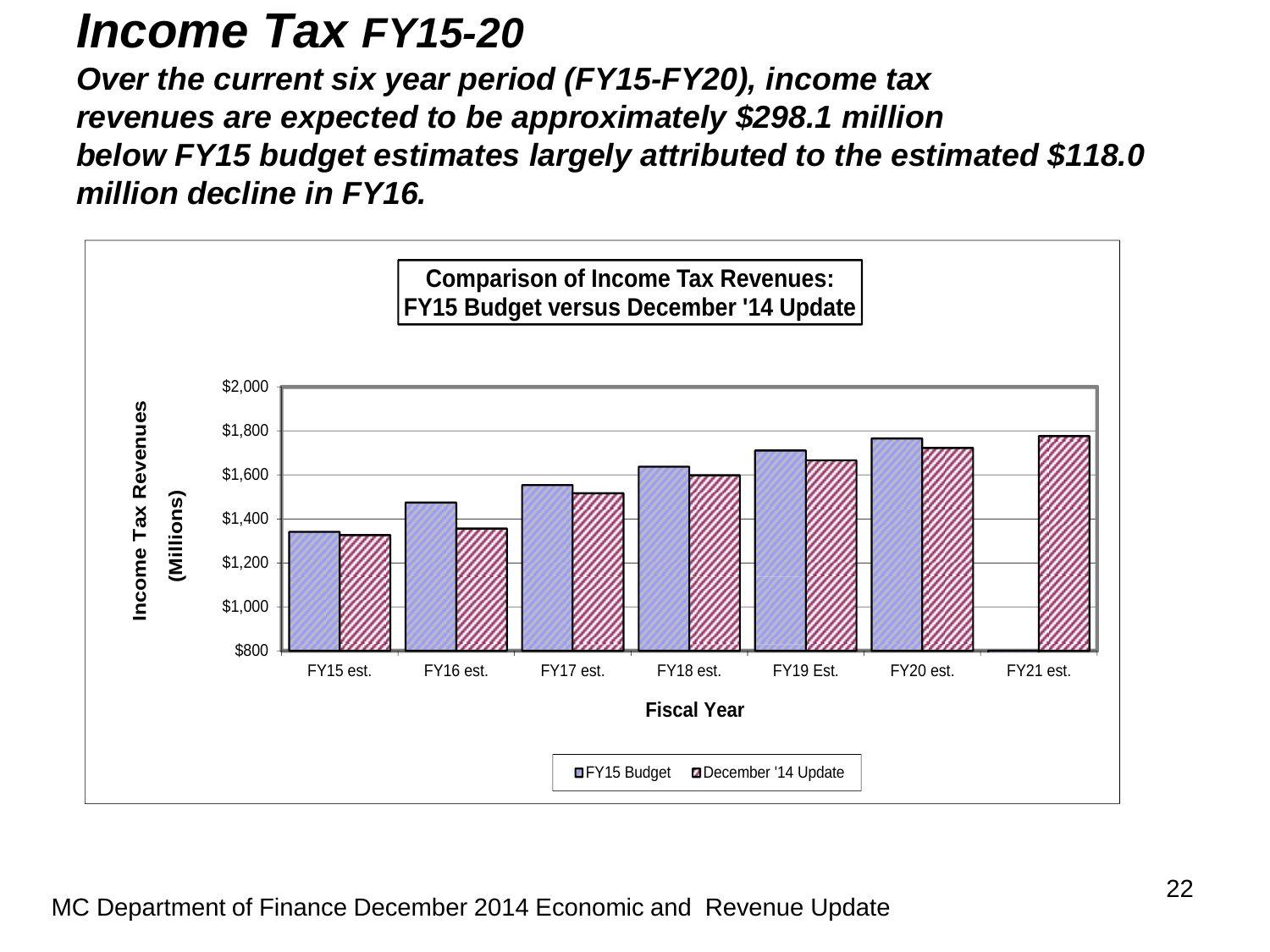## *Income Tax*

*The amount of revenues from the November distribution had been correlated to the stock market (S&P 500 Index). However, that relationship did not occur in tax year 2013 due to the fiscal cliff and possibly to the dramatic decrease in capital gains.*

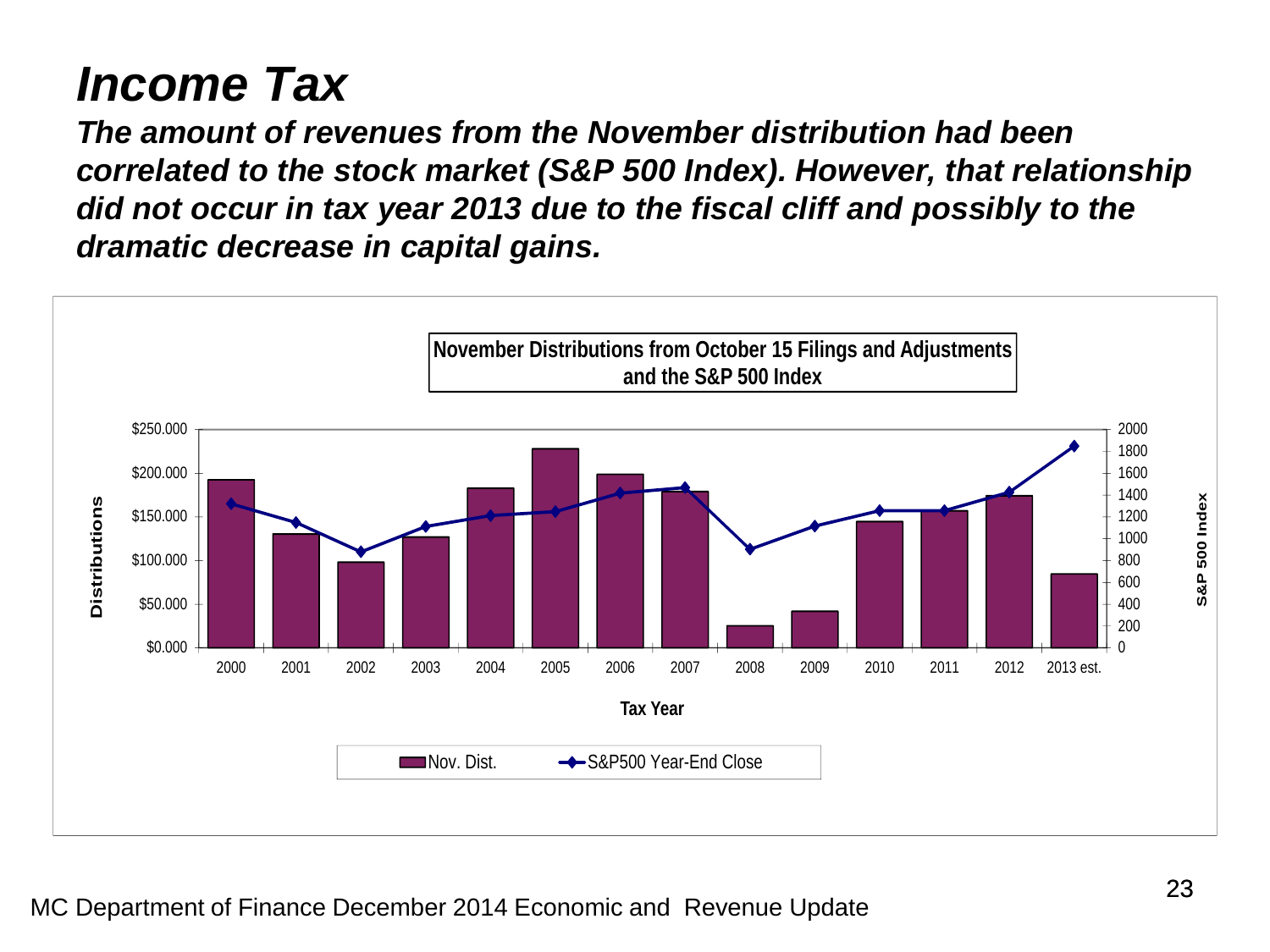## *Property Tax*

- **The inflation rate is expected to be 1.7 percent in calendar year 2014, which follows a 1.5 percent increase in CY13 and 2.2 percent in CY12. Inflation is used to estimate real property tax revenues under the Charter Limit excluding new construction.**
- **The reassessment rates for real property for Group Three for fiscal year 2016 will be released by the Maryland State Department of Assessments and Taxation (SDAT) at the end of this month. Preliminary indications are that this group may experience an increase in the real property tax base.**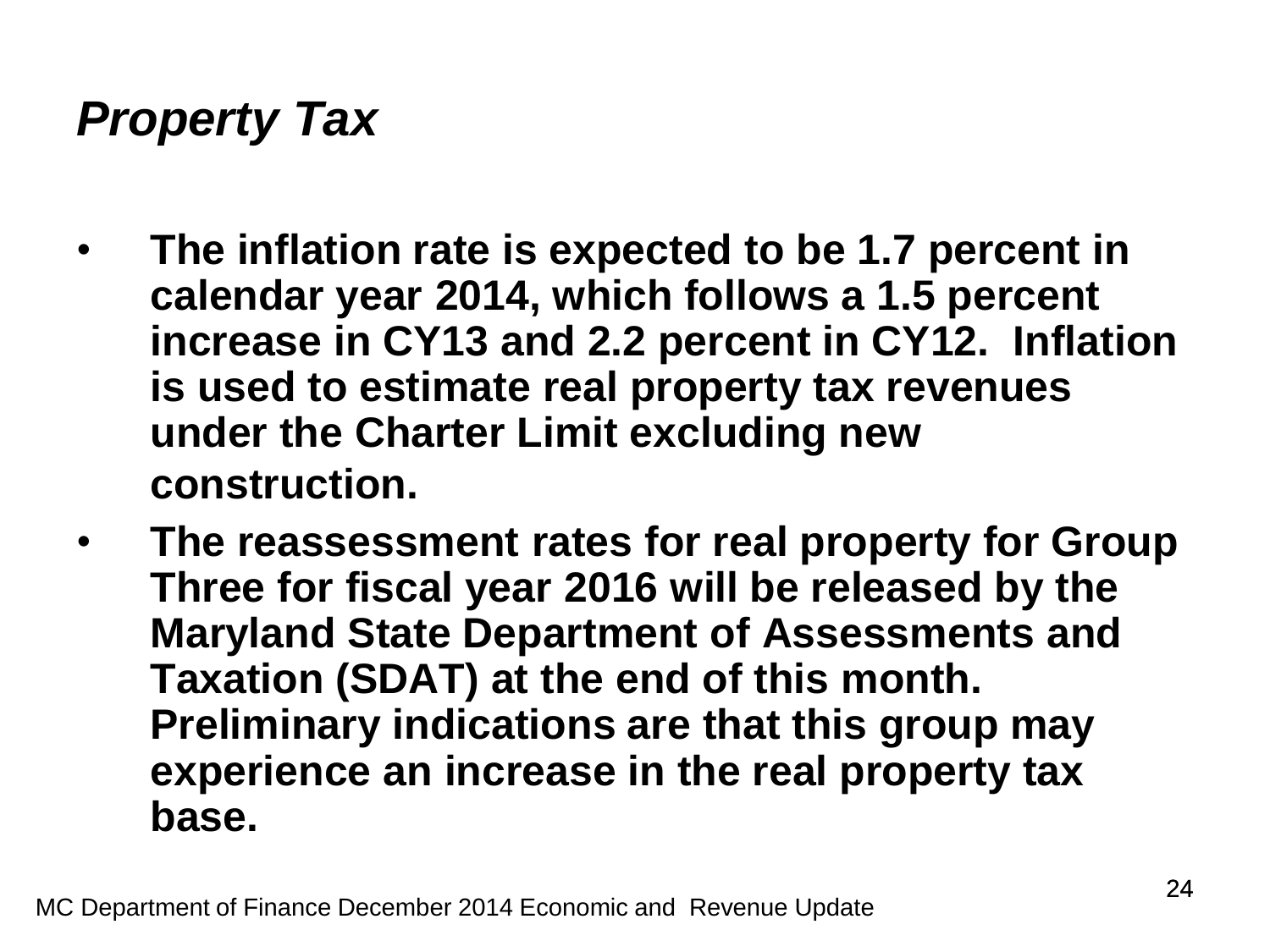#### *Transfer and Recordation Taxes*

- **Home sales are expected to decrease 7.0 percent in CY14 and median prices are estimated to increase a very modest 0.07 percent. Based on collections to date, the non-residential real estate market is estimated to experience a decrease in FY15.**
- **Because of the estimated decrease of home sales in CY14, Finance estimates that the number of residential transfers may decrease 2.1 percent in FY15.**
- **Because of collections to date, total transfer tax revenues on residential transactions are expected to decrease 1.9 percent in FY15.**
- **Because of the expected decrease in the average transfer tax on non-residential transactions, total non-residential transfer tax revenues are estimated to decrease 11.0 percent in FY15.**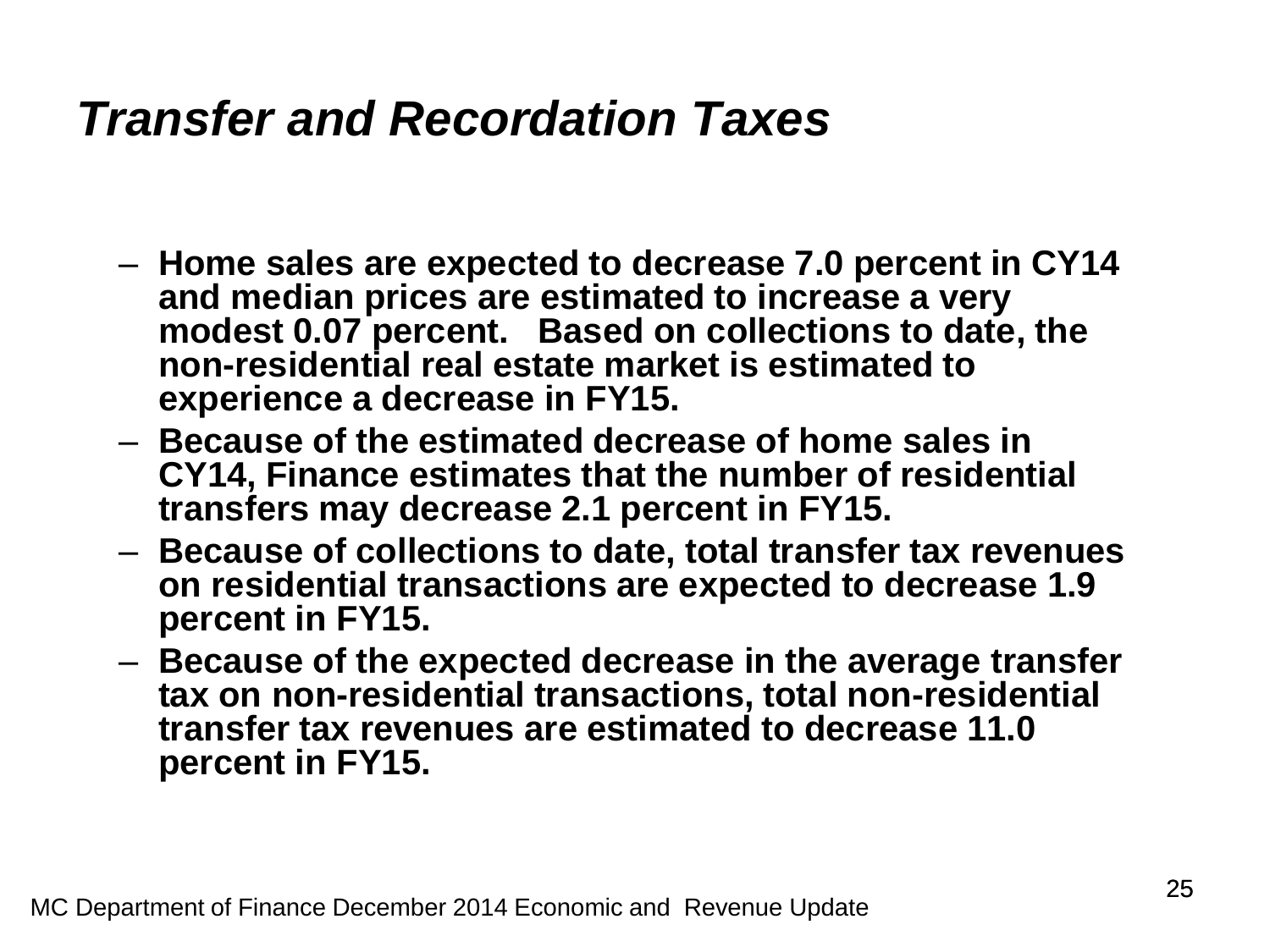## *Transfer and Recordation Taxes*

*Since reaching \$241.7 million in FY06, transfer and recordation taxes declined to \$127.3 million in FY12. By FY21, transfer and recordation taxes are estimated to reach \$192.9 million – \$48.8 million below the FY06 peak.*